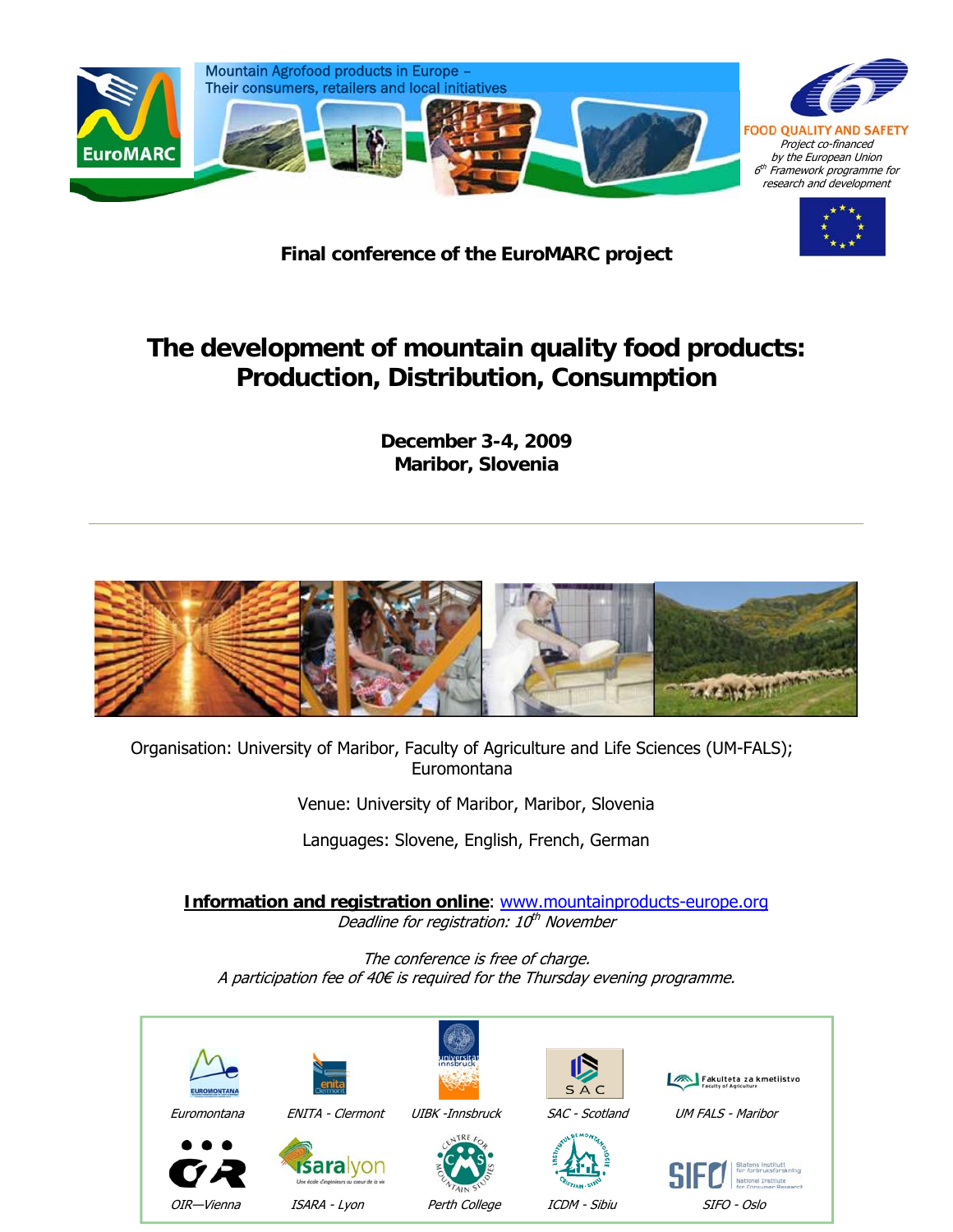

## The development of mountain quality food products: Production, Distribution, Consumption

Mountain quality food products play vital roles in the sustainable development of mountain areas. The process of production brings added value to mountain areas, and the identity of the territory is reinforced because of its association with local products, with specific methods of production. However, the data on the potential of development of mountain quality food products is very limited. The EuroMARC project intends to fill in this knowledge gap.

The main objectives of the **Euro-MARC project** are **to assess the perceptions and interests of European consumers and retailers regarding mountain quality food products**, in order to find ways of adding value to these products, hence contributing to the survival and management of mountain diversity - biological, rural, cultural, and economic.

10 teams from 6 European countries are involved in this three-year project, which started in February 2007.

In order to translate the scientific results obtained by the EuroMARC project into practical information for direct use by stakeholders and policy-makers, **the project has produced**:

- **practical guidelines for the development, promotion, and communication** of mountain quality food products, to be used by all stakeholders in the supply chains (from primary producers to retailers)

- **recommendations relating to policies to enhance the development of mountain quality food products**, for policy-makers at European, national, and regional/local levels.

**We invite you to participate in the final event of the EuroMARC project and to discuss how to implement the guidelines for stakeholders and the policy recommendations.** 

> **Additional Information** [www.mountainproducts-europe.org](http://www.mountainproducts-europe.org/)

Or please contact Euromontana:

Pl. du Champ de Mars 2, B-1050 Brussels, Belgium Phone: 0032 (0) 2 280 42 83 Fax: 0032 (0) 2 280 42 85 [Marie.guitton@euromontana.org](mailto:Marie.guitton@euromontana.org)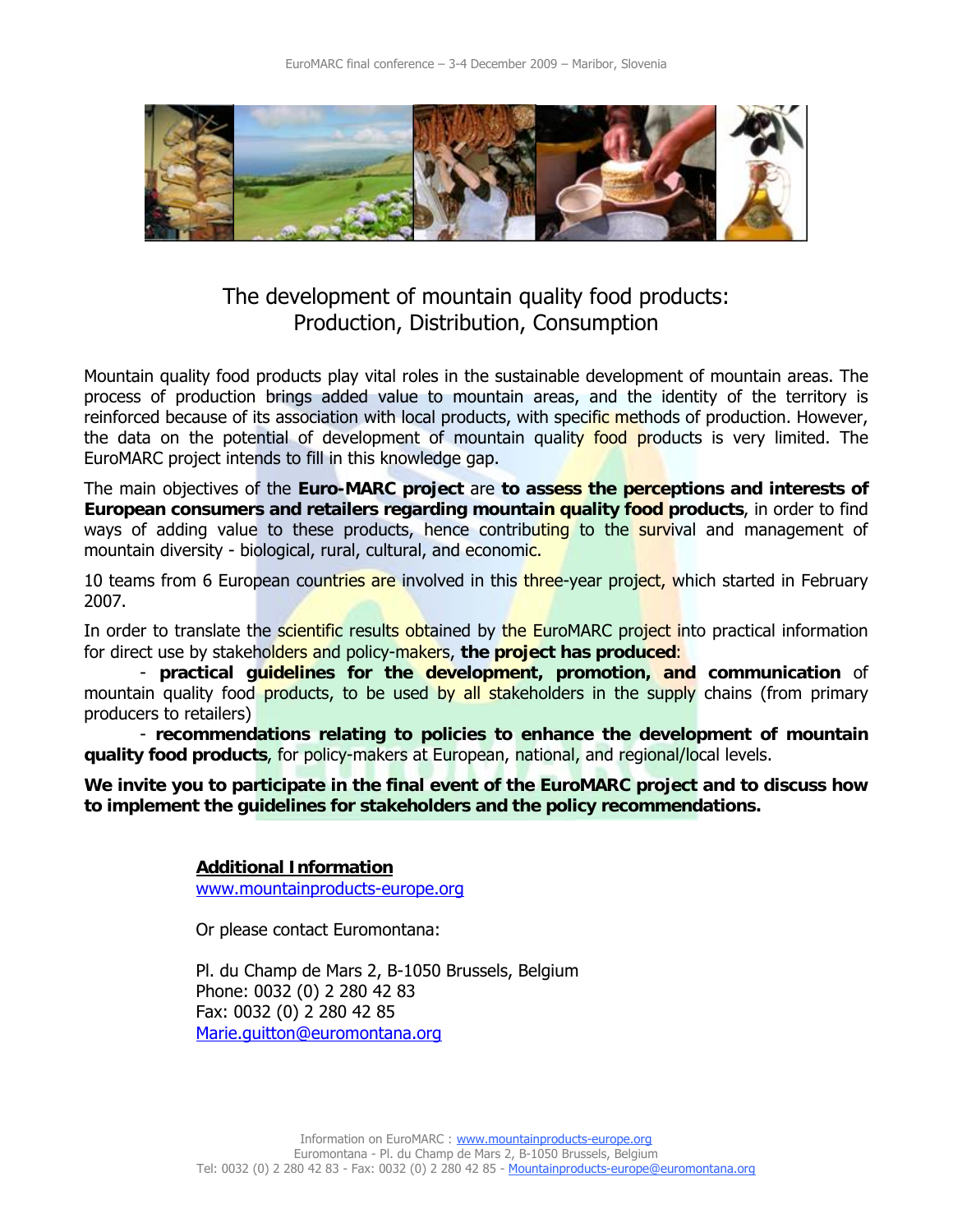## **PROGRAMME**

|                                                                                                                   | <b>THURSDAY 3 DECEMBER</b>                                                                                                                                                                                                                                                                                                                                                                                                                                                             |  |
|-------------------------------------------------------------------------------------------------------------------|----------------------------------------------------------------------------------------------------------------------------------------------------------------------------------------------------------------------------------------------------------------------------------------------------------------------------------------------------------------------------------------------------------------------------------------------------------------------------------------|--|
| 08.30                                                                                                             | Registration                                                                                                                                                                                                                                                                                                                                                                                                                                                                           |  |
|                                                                                                                   | <b>Opening Session</b><br>Chair: Andreja Borec, UM-FALS, Slovenia                                                                                                                                                                                                                                                                                                                                                                                                                      |  |
| 9.30                                                                                                              | <b>Opening session</b><br>Welcome and introductory speeches:<br>$\checkmark$ Ivan Rozman, Rector of the Maribor University<br>√ Joze Merkus, Mayor of Hoče<br>$\checkmark$ State secretary from the Slovene Ministry of Agriculture Forestry and Food<br>Context of EuroMARC - presentation of the guidelines and introduction to the programme<br>of the conference. Marie Guitton, Euromontana (EuroMARC project coordinator)                                                        |  |
|                                                                                                                   | Session 1: What makes mountain quality food products so special?<br>The identity of mountain quality food products<br>Chair: Bernd Schuh, ÖIR, Austria                                                                                                                                                                                                                                                                                                                                 |  |
| 10.00                                                                                                             | √ The identity of mountain products through the perception of consumers? How do the<br>consumers see mountain products? SIFO, Norway<br>√ Mountain food as a local identity marker – The products from Tavarna Mare (Romania).<br>Jim Turnbull, Director of ADEPT Fundation<br>√ The identity of Mountain quality food products throughout the supply chain – how do the<br>actors see the products? The example of Bio vom Berg (Austria). Björn Rasmus, director<br>of Bio vom Berg. |  |
| 10.40                                                                                                             | Comments from the Project Implementation Board<br>Discussion with the audience                                                                                                                                                                                                                                                                                                                                                                                                         |  |
| 11.20                                                                                                             | <b>Coffee break</b>                                                                                                                                                                                                                                                                                                                                                                                                                                                                    |  |
| Session 2: What marketing strategies for mountain quality food products?<br>Chair: Virginie Amilien, SIFO, Norway |                                                                                                                                                                                                                                                                                                                                                                                                                                                                                        |  |
| 11.50                                                                                                             | √ Key issues for developing the retailing of mountain quality food products. SAC, Scotland<br>√ An integrated supply chain: Laqueuille water (France)<br>√ Mountain quality food products marketed as local products: Zgornjesavinjski želodec -<br>The Upper Savinja dried meat (Slovenia). Joze Tlaker, Association of Zgornjesavinjski<br>želodec producers                                                                                                                         |  |
| 12.30                                                                                                             | Comments from the Project Implementation Board<br>Discussion with the audience<br>Information on EuroMARC : www.mountainproducts-europe.org                                                                                                                                                                                                                                                                                                                                            |  |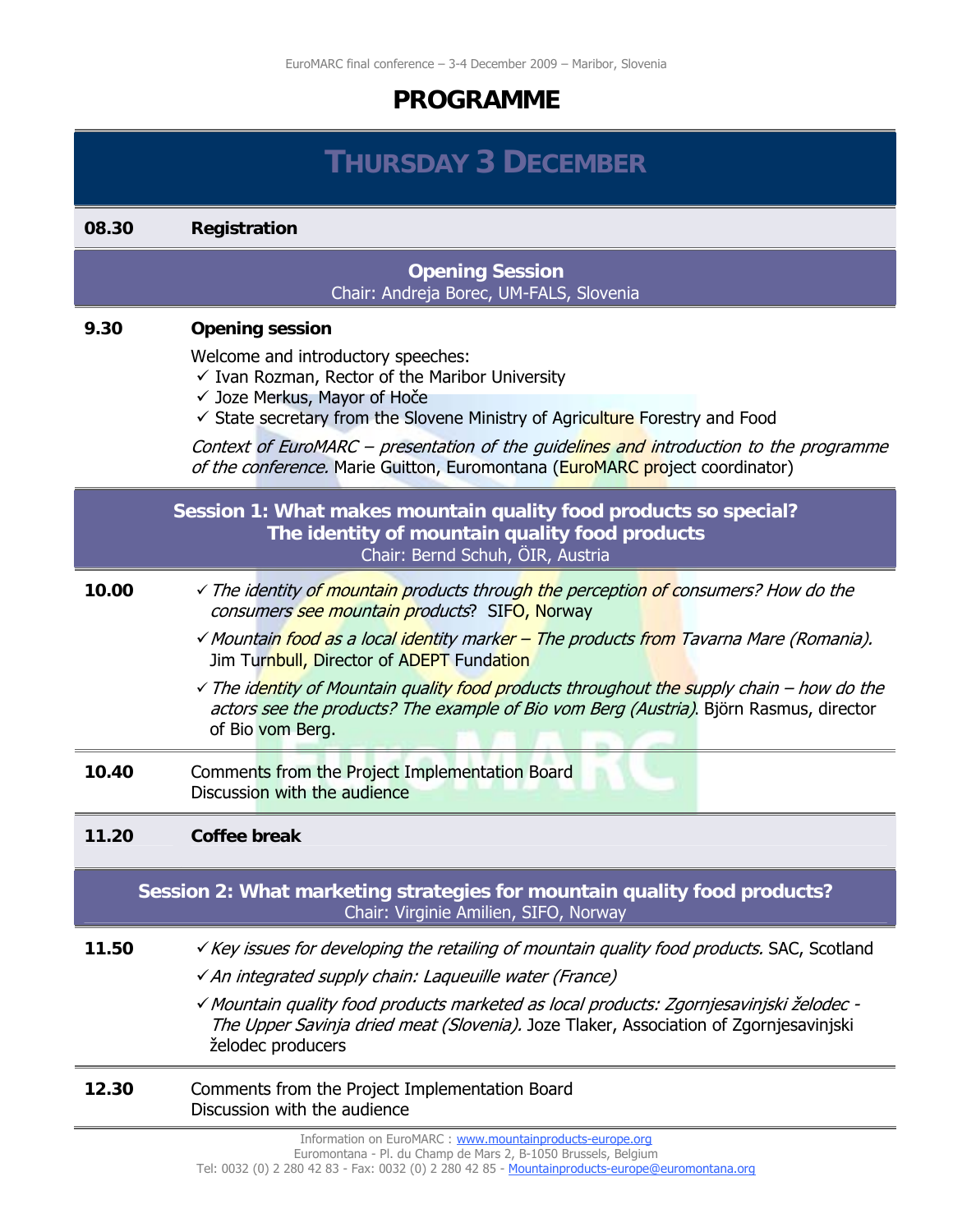| 13.10 | Lunch                                                                                                                                                                                                                                                                                        |
|-------|----------------------------------------------------------------------------------------------------------------------------------------------------------------------------------------------------------------------------------------------------------------------------------------------|
|       | Session 3: How can tourism support mountain quality food products -<br>and vice versa?<br>Chair: Markus Schermer, UIBK, Austria                                                                                                                                                              |
| 14.30 | $\checkmark$ Opportunities offered by tourism - Introduction with cases encountered in the EuroMARC<br>project. Markus Schermer, UIBK, Austria                                                                                                                                               |
|       | √ Experiences of the establishment of cheese trails as tourist products in Slovenia. Davorin<br>Koren, leader of department for agriculture, forestry and RD, Triglav national Park                                                                                                          |
|       | √ Tourism and mountain quality food products – an example of Cairngorms Farmers<br>Market (Scotland). Fiona Young, Cairngorms Farmers Markets Organiser                                                                                                                                      |
| 15.10 | Comments from the Project Implementation Board<br>Discussion with the audience                                                                                                                                                                                                               |
| 15.50 | <b>Coffee break</b>                                                                                                                                                                                                                                                                          |
|       | Session 4: How to promote mountain quality food products?<br>Chair: Martin Price, UHI, Scotland                                                                                                                                                                                              |
| 16.20 | √ Is a mountain quality food label expected? Comparative conclusions from the project.<br>ENITA, France and UHI, Scotland<br>✓ A regional label: the Lactofarm Sibiu (Romania). Rusu Dumitru, Marketing Manager<br>$\checkmark$ The various promotion strategies of Björli products (Norway) |
| 17.00 | Comments from the Project Implementation Board<br>Discussion with the audience                                                                                                                                                                                                               |
|       | <b>Conclusion of the day</b><br>André Marcon, President of Euromontana                                                                                                                                                                                                                       |
| 18.00 | Evening programme: wine tasting, common diner, cultural programme (registration<br>required)                                                                                                                                                                                                 |